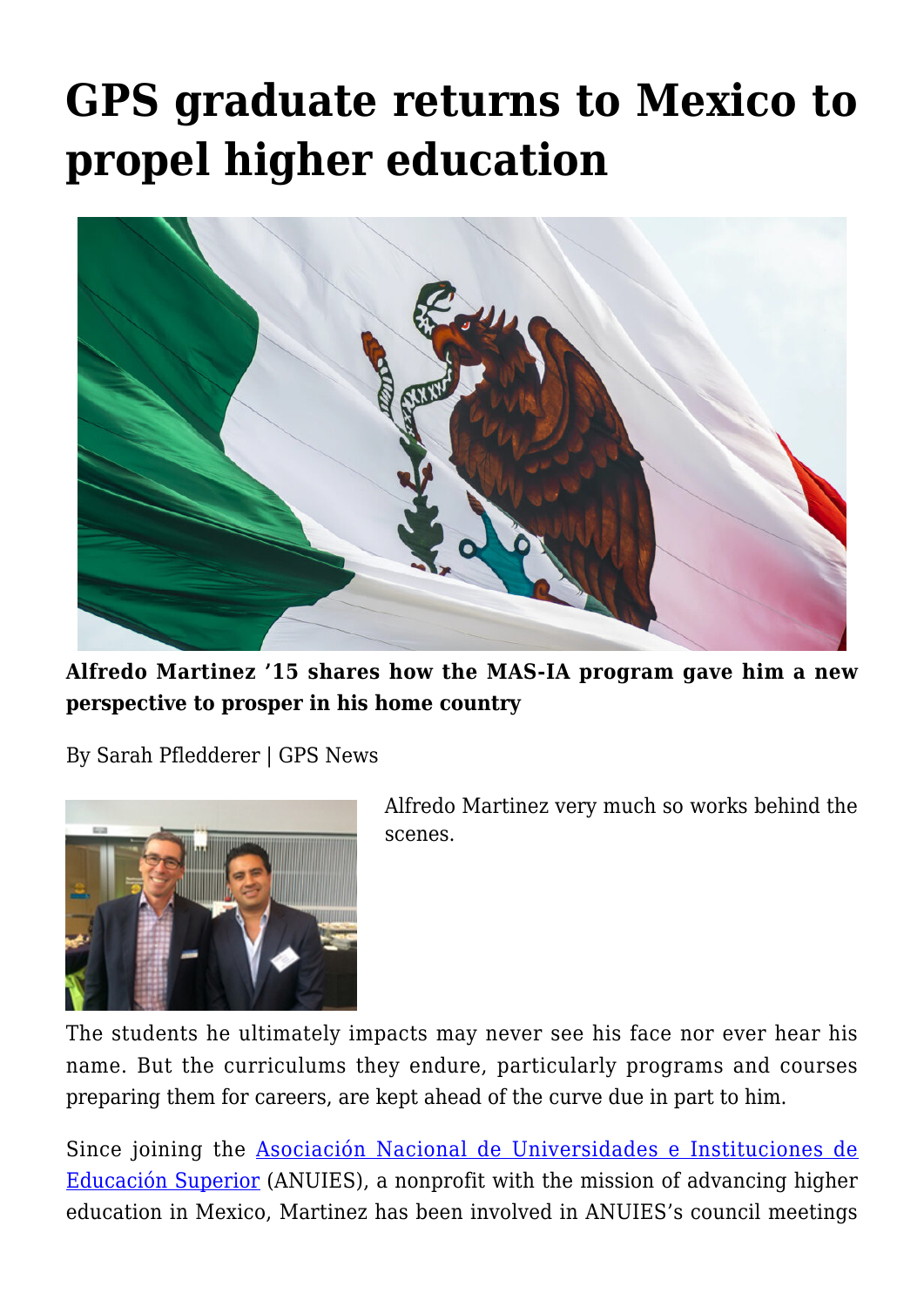that are the starting points for building relationships between ANUIES's member schools and the private and public sectors to ensure institutions are tailoring their programs to best prepare graduate to thrive in their desired careers.

Beginning Oct. 1, Martinez is being given a bigger role behind the scenes as ANUIES's director of business partnerships. It's a natural progression in his responsibilities at the nonprofit—a steadfast two-month progression—because, among other qualifications, his profile fits hand in glove with ANUIES's goals for students at graduation that is guaranteeing they're "in the right moment at the right time."

It's a concept Martinez was fortunate enough to experience as a graduate of the UC San Diego School of Global Policy and Strategy's (GPS) [Master of Advanced](https://gps.ucsd.edu/academics/mas-ia.html) [Studies in International Affairs](https://gps.ucsd.edu/academics/mas-ia.html) (MAS-IA) program.

"My main motivation about doing my master's at GPS was to return to my country and put all of my strength and skills toward something to better my country," he said. "Now, I'm living in Mexico City. The opportunities I have are because of my MAS-IA. ... I was in the right moment at the right time."

## **Serving universities, linking with the private sector**

While there are around 3,000 higher-education institutions recognized in Mexico, only 179 of them are members of ANUIES, with the majority of those being public universities. The nonprofit, which translates in English to the National Association of Universities and Institutions of Higher Education, was founded 65 years ago.

"It represents the best universities and technology institutes in Mexico," Martinez said, listing off schools such as Universidad Nacional Autónoma de México, Instituto Politécnico Nacional, Instituto Tecnológico de Estudios Superiores de Monterrey, to name a few.

In his new role, Martinez will work closely with [Fundación Educación Superior](http://fese.org.mx/) [Empresa](http://fese.org.mx/), as the general director for the national nonprofit organization that promotes and coordinates collaborations between job sectors and high education institutions. Essentially, he will be the point man for ANUIES member schools to build partnerships in the private sector, working closely with deans to update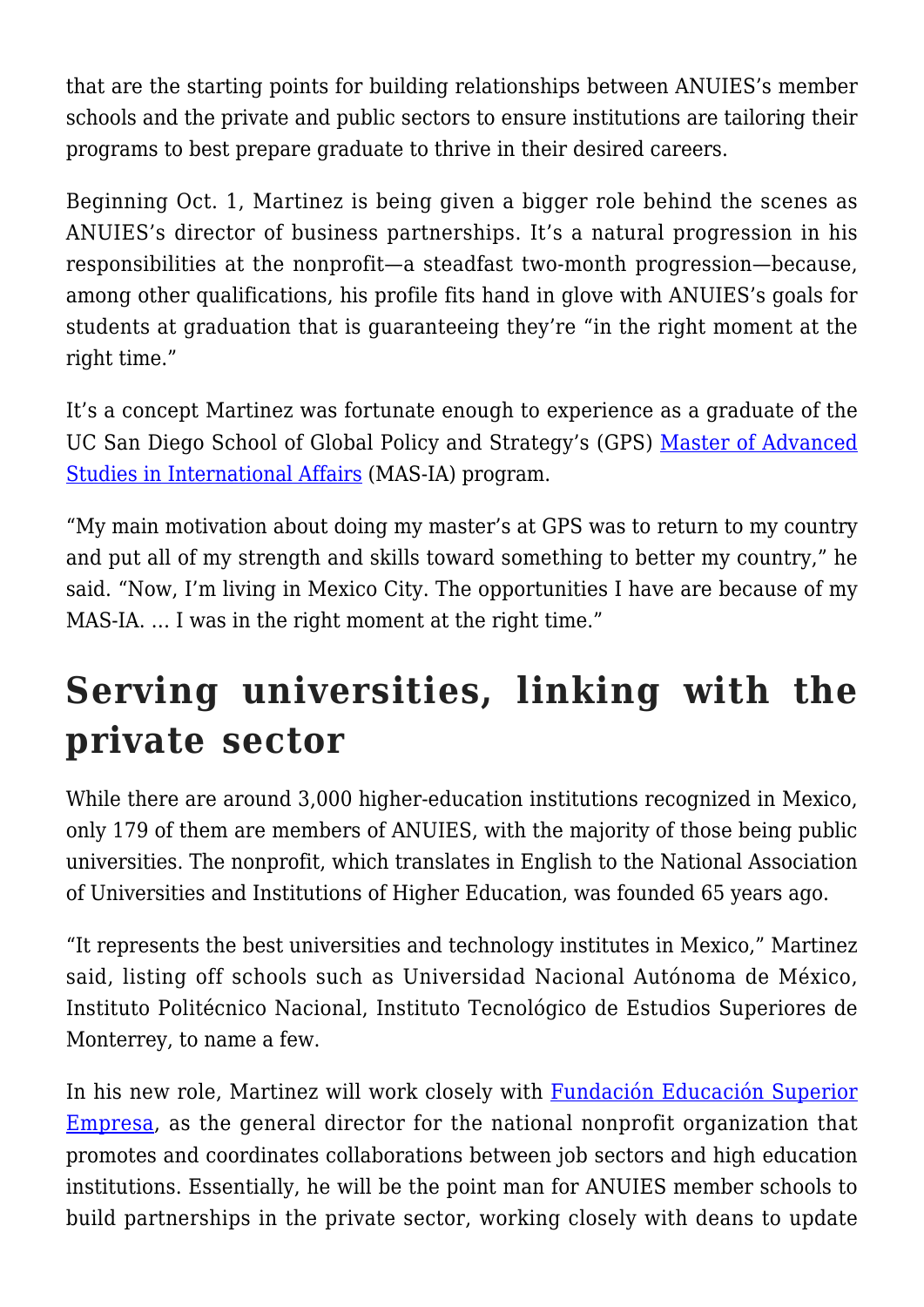degree offerings, programs and certifications to complement trends and emerging career opportunities in the sector as result of ongoing structural reforms in Mexico (i.e., fiscal, legal, energy and telecommunications).

He referred to Central Mexico's budding automotive industry as an example.

"The different university and technology institutes have to work very close with the requirement that these automotive sectors want from the graduates in the coming years and months," he said. "So I need to work very close with the private sector and the universities to identify the best practices for how students are going to acquire certain capabilities or knowledge that is going to be useful for the prospective jobs they're looking for."

Martinez has about 15 years of business experience in establishing relationships between federal and state governments as well as with private companies in Mexico. Prior to his enrollment in the MAS-IA program, he served as director of the University-Enterprise Center at the Universidad Autonoma de Chiapas. (The MAS-IA program requires at least five years of professional experience to enroll.)

## **Finding a new perspective, personal balance**

Pairing his professional experience with his bachelor's of engineering, Martinez said the MAS-IA's international political economy career track with a Latin American regional specialization was a fine fit for his professional development and career aspirations.

"Being at GPS with this background gave me an excellent perspective for understanding the challenges and opportunities in Mexico after the program," he said. "Coming back to Mexico, I really understand future opportunities in the private sector such as energy, oil and renewable energy. It's easier to identify opportunities from Mexico City or the educational system I'm working in now about how we can deploy some opportunities to have a better integration in those areas."

He adds a part of this new perspective also was formed through GPS's Center for U.S.-Mexican Studies, which he tapped into as an MAS-IA candidate, and thanks to UC San Diego's convenient location near the border.